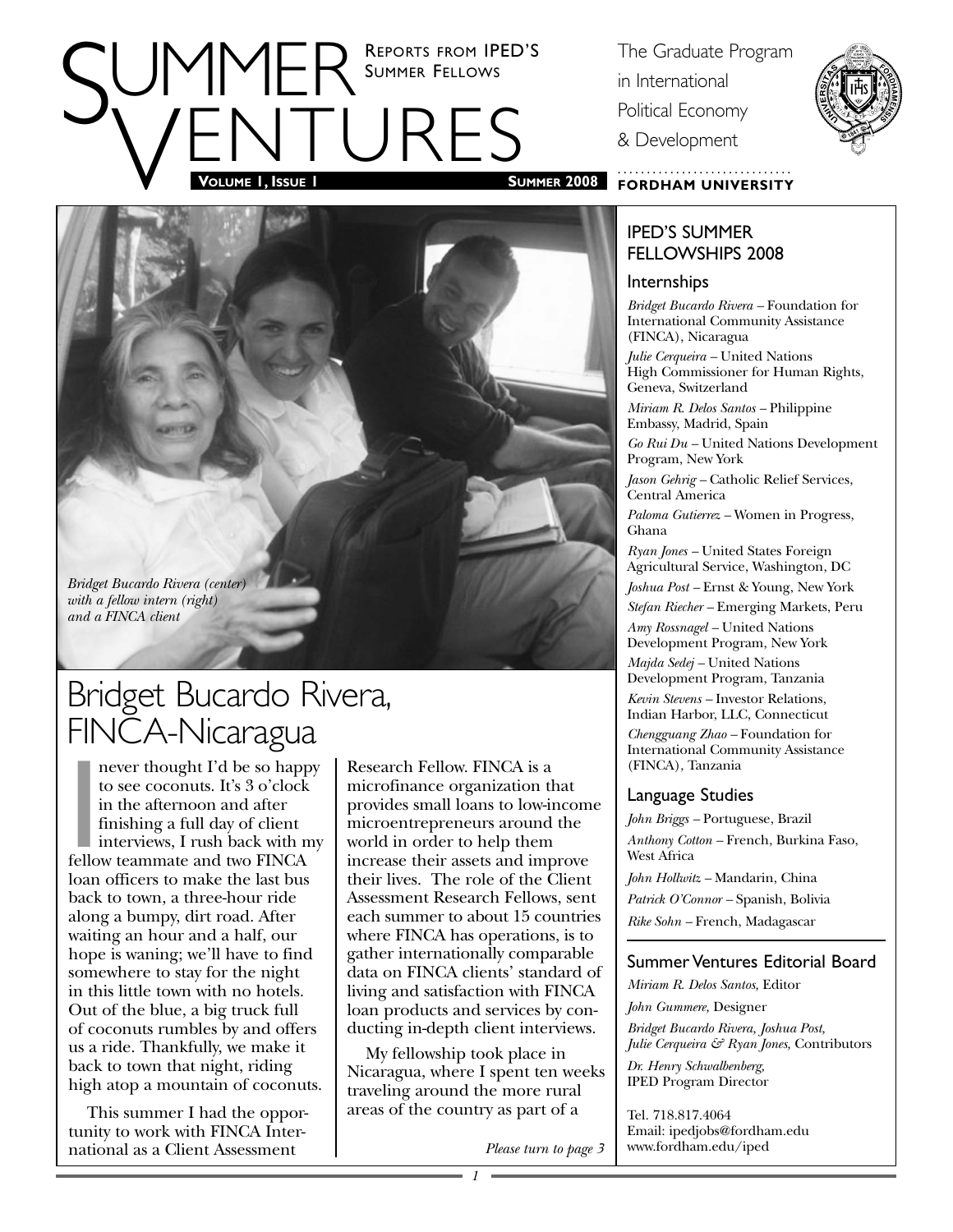#### SUMMERVENTURES

## Joshua Post, Ernst & Young-New York



nlike most of my<br>
classmates who spent<br>
the summer gallivant<br>
around the globe,<br>
presumably saving it,<br>
I spent my summer at the center<br>
of the world E Times Source classmates who spent the summer gallivanting around the globe, presumably saving it, of the world — 5 Times Square. I worked in the Transfer Pricing Group at Ernst & Young (EY), saving multi national corporations' (MNCs) money. Although some have tried to make me feel guilty about this choice (since I am a former Peace Corps Volunteer) calling me such things as a "sell out," I contend that efficient MNCs will help to spur global growth and, therefore, global development. Although my concentration is in Finance and Banking, I have not completely forgotten the D in IPED.

What is "Transfer Pricing?" I must admit that I had never heard of it before I received an email describing this internship opportunity. Even after checking Wikipedia's entry for transfer pricing, I only had a slight understanding of what it was. After eight weeks of working in the field, however, I can give a brief description. A transfer price is the price that an MNC charges an international subsidiary whenever there is an exchange of goods or services. MNCs would like to charge subsidiaries a price that would move profits from high tax jurisdictions to low tax jurisdictions. The IRS and their international equivalents are not so keen on this idea. They want MNCs to report profits in

their respective country so they can tax it. To ensure that this happens, they write transfer pricing rules. These rules stipulate that an MNC must charge a subsidiary an "arms length price" or the price it would charge an unrelated company for the good or service in question — the MNC can't just give something away or over charge. Furthermore, the IRS demands that the MNCs provide documentation that shows that their transfer prices are truly "arms length." This is where EY comes in. MNCs come to them when they think they might be audited by the IRS and EY goes through all their international transactions and produces hundreds of pages that show that the prices charged are, in fact, "arms length."

I had various responsibilities while at EY, not all of them glamorous. The most interesting thing I did was write industry analyses. I would look at industries and describe trends, new developments, forecasts and the client's place therein. I also participated in "fact finding" interviews during which clients were drilled about every aspect of their operation followed by hours analyzing their income statements. At the other end of the spectrum, I became pretty adept at using the photocopier. I was still an intern after all.

EY does not become one of the "top places to work in" simply because of the work itself. My summer was filled with dinners to fancy New York restaurants, sailing trips around Manhattan, "team building" days in Central Park and, the grand finale, a weekend in Orlando learning why EY is the best place in the world to work in. It was pretty rough, but somehow, I survived. And the job offer at the end was not so bad either.

■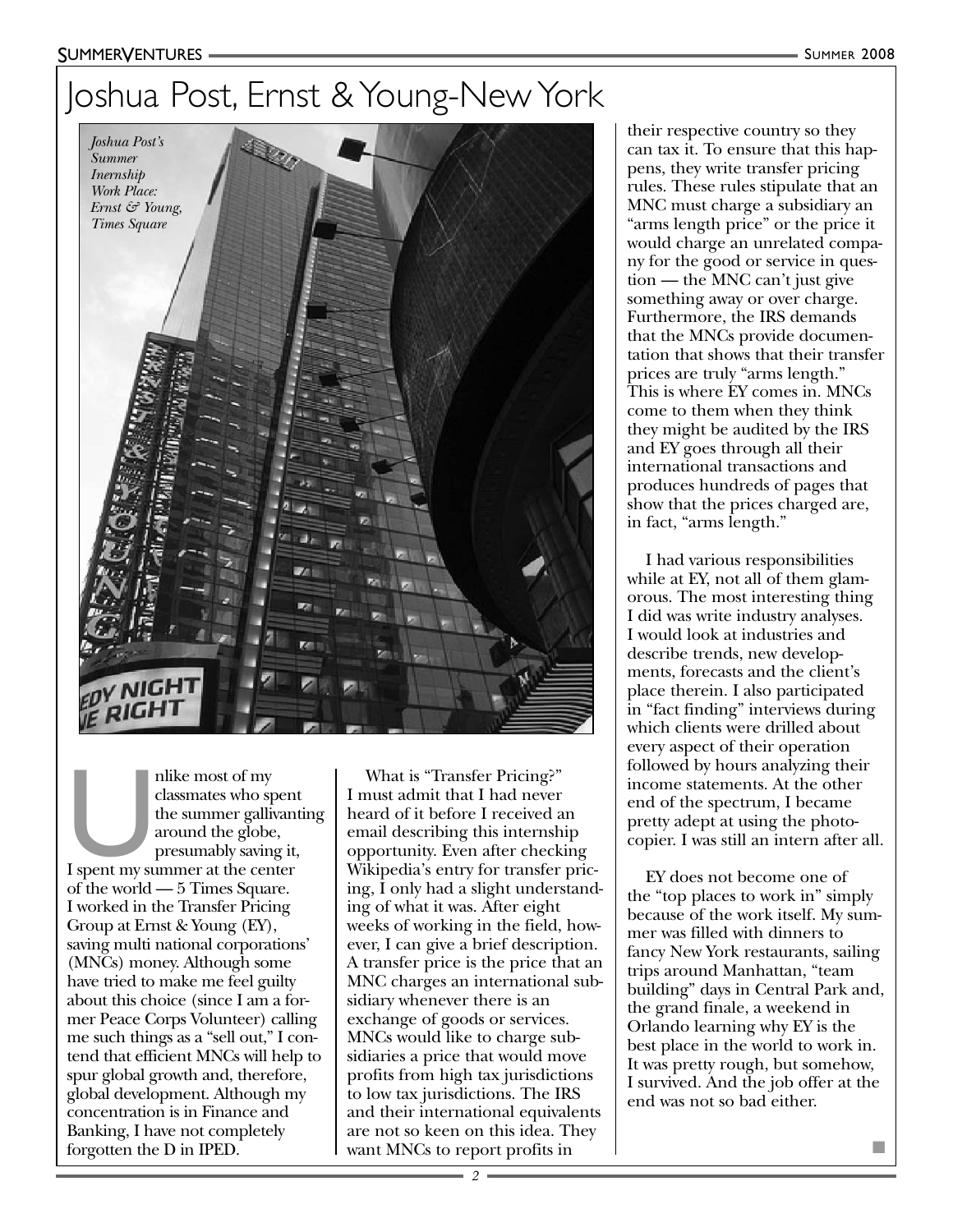## Julie Cerqueira, Office of the High Commissioner for Human Rights, United Nations-Switzerland



*Julie Cerqueira (second from left) with fellow interns*

hanks to an e-mail from<br>
an alum at the United<br>
Nations, I was able to<br>
spend three months in<br>
Geneva working for the<br>
Office of the High Commissioner<br>
for Human Bights, They were hanks to an e-mail from an alum at the United Nations, I was able to spend three months in Geneva working for the for Human Rights. They were looking for someone to assist the Asia-Pacific Unit and I was looking for an internship that would expose me to human rights issues in the UN. My colleagues were more than kind, offering wonderful guidance on everything from the best weekend getaways to carving out a career at the UN. They entrusted me with myriad assignments, none of which were photocopying but most of which would ultimately end up in country profiles, seminars with States or even the Secretary General's (SG) report to the General Assembly. I spent most of my time conducting research on the Democratic People's Republic of Korea (DPRK) in order to supply material for the human rights reports of the SG and the Special Rapporteur. When I wasn't researching, I was participating in meetings of the Human Rights Council or attending trainings at other UN agencies. Each morning, I would read local Bangladeshi newspapers to analyze trends in elections, the judicial system and the human rights situation on the ground. I tracked the ratification status of various countries and human rights conventions to create a quick reference for use in an Asia-Pacific conference sometime in 2009. Though I will not bore you further with the details of my work, it is also important to note that life in an international city was, in itself, worth going to Geneva for.

It's hard to find a better place to network if this is your desired field (except maybe New York) and the quality of life is unbeatable. I found that even the other interns had incredible pasts — most spoke at least a handful of languages and had lived, not just travelled, in as many countries. Together we bonded over the mysteries that lie ahead, understanding we would perhaps meet again because we are all in this for the same reason and the human rights theatre is awfully small after all.

### Bridget Bucardo Rivera

*Continued from page 1*

three-person graduate research team interviewing nearly 1,000 FINCA microfinance clients. Although the job was intense and challenging at times, it gave me an invaluable opportunity to see microfinance in action, understand how it works, and meet with low-income micro-entrepreneurs to hear their opinions about microfinance. Microfinance is an area of development of interest to me, so the opportunity to gain hands-on professional experience working with a microfinance organization was very appealing. Those interested in microfinance and development experience for their summer internship should go to www.villagebanking.org for more information.

The FINCA Client Assessment Fellowship is no office job. As a fellow, you will travel a country, learn about microfinance directly from clients, and be part of the larger effort to measure the impact of microfinance on clients' wellbeing. You may even ride atop a truck full of coconuts . . . all in a day's work.